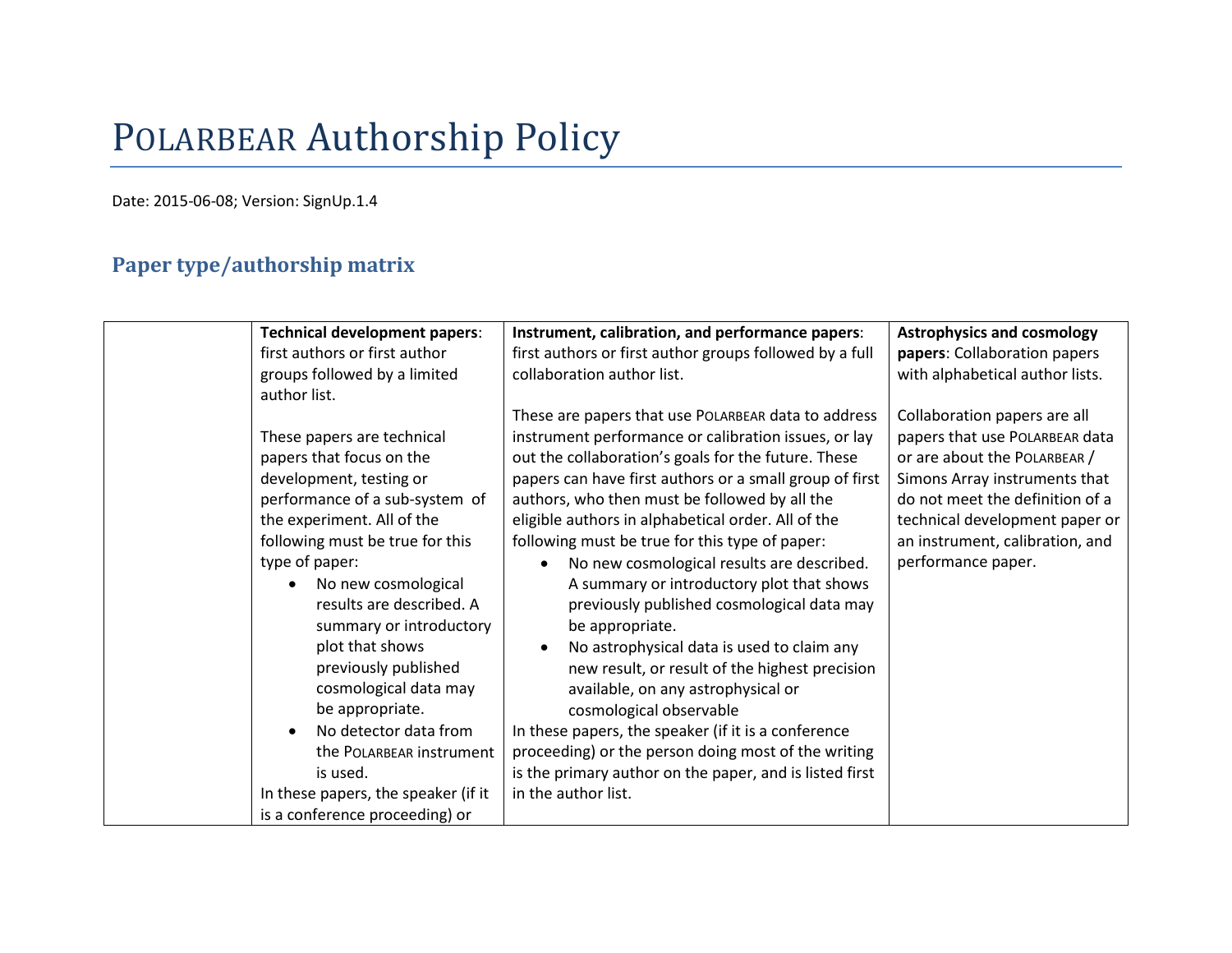|                                                                                                                                                                                               | the person doing most of the<br>writing is the primary author on<br>the paper, and is listed first in the<br>author list.                                                                                                                                                                                                                                                                                                                                                                                                       |                                                                                                                                                                                                                                                                                                                                                                                                                                                                                                                                                                                                                                                                                                                                                                                                                                                                                                                                                                                                                                                 |                                                                                                                                                                                                                                                                                   |
|-----------------------------------------------------------------------------------------------------------------------------------------------------------------------------------------------|---------------------------------------------------------------------------------------------------------------------------------------------------------------------------------------------------------------------------------------------------------------------------------------------------------------------------------------------------------------------------------------------------------------------------------------------------------------------------------------------------------------------------------|-------------------------------------------------------------------------------------------------------------------------------------------------------------------------------------------------------------------------------------------------------------------------------------------------------------------------------------------------------------------------------------------------------------------------------------------------------------------------------------------------------------------------------------------------------------------------------------------------------------------------------------------------------------------------------------------------------------------------------------------------------------------------------------------------------------------------------------------------------------------------------------------------------------------------------------------------------------------------------------------------------------------------------------------------|-----------------------------------------------------------------------------------------------------------------------------------------------------------------------------------------------------------------------------------------------------------------------------------|
| <b>Examples</b><br>These are possible<br>examples. The list<br>is of course not<br>meant to be all-<br>inclusive, or to<br>represent all types<br>of papers that<br>could be in the<br>group. | A paper describing the design<br>and testing of multiplexing<br>readout components, using only<br>laboratory testing data<br>A paper describing an analysis<br>algorithm, that does not show or<br>claim any results from<br>implementing the algorithm on<br>POLARBEAR data                                                                                                                                                                                                                                                    | A paper describing a detailed noise model for the<br>bolometer noise as observed during POLARBEAR CMB<br>observations<br>A paper describing the instrument hardware, and<br>evaluating its performance based on CMB, planet,<br>and/or other observations<br>A paper describing the polarization calibration of the<br>instrument using Tau A and/or other calibrators                                                                                                                                                                                                                                                                                                                                                                                                                                                                                                                                                                                                                                                                          | A paper describing the<br>measured CMB polarization<br>power spectra, even if it is not<br>the most precise measurement<br>of that power spectrum<br>available<br>A paper describing the<br>measured polarization<br>properties of Tau A at 150 GHz<br>that claims to be the most |
|                                                                                                                                                                                               |                                                                                                                                                                                                                                                                                                                                                                                                                                                                                                                                 | A paper describing the hardware upgrades planned<br>for next year at the POLARBEAR site.                                                                                                                                                                                                                                                                                                                                                                                                                                                                                                                                                                                                                                                                                                                                                                                                                                                                                                                                                        | accurate or precise<br>measurement available of<br>some property of Tau A                                                                                                                                                                                                         |
| Is a person an<br>author?                                                                                                                                                                     | The primary author is responsible<br>for compiling the author list and<br>making the author list known at<br>least four weeks before<br>submission of the paper. If a<br>collaboration member feels they<br>should be an author, they should<br>contact the primary author and<br>the primary author's advisor and<br>make the case that they should<br>be on the author list. If this does<br>not resolve the issue, then the<br>collaboration member who still<br>feels they should be on the<br>author list should ask their | Any person who contributed, other than an undergraduate student, is eligible for<br>authorship on a collaboration paper if they have been a member of the collaboration<br>for more than 3 months, intellectually contribute to collaboration-wide or sub-group<br>discussions about design or implementation in instrumentation or analysis, and any of<br>the following are true:<br>They made significant contributions to the design, construction, and<br>$\bullet$<br>deployment of an instrument (receiver or telescope) that was used to collect<br>data for the paper, and was deployed in the past 5 years.<br>They deployed to work on the instrument or take a shift as an observer<br>sometime in the past year.<br>They worked on software or hardware for the instrument used in the paper in<br>$\bullet$<br>question sometime in the past year.<br>They developed analysis tools used in the paper in question sometime in the<br>past year.<br>They regularly intellectually engaged in analysis or instrument discussions in |                                                                                                                                                                                                                                                                                   |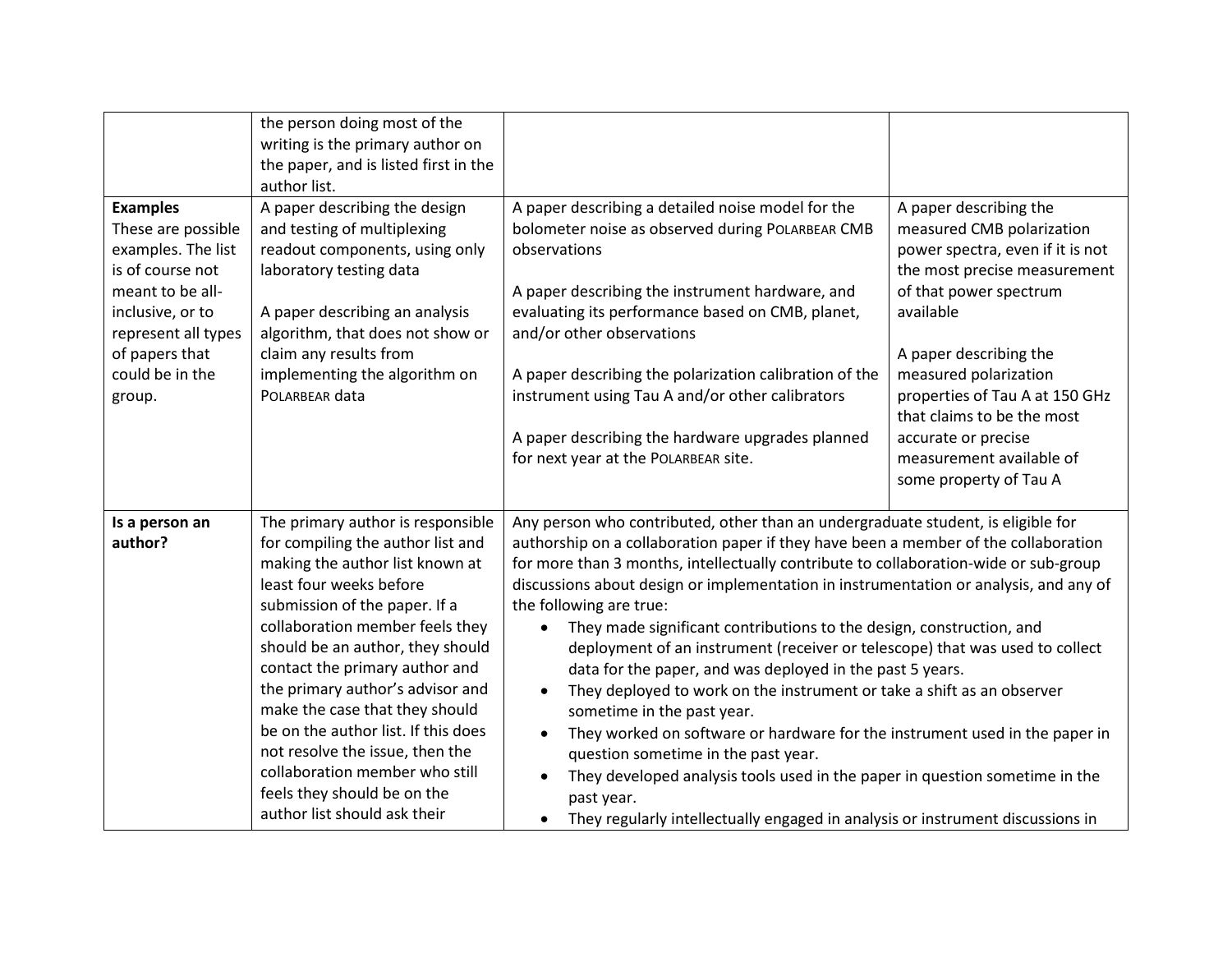|                   | advisor to present the issue to      | the past year                                                                           |                                 |  |
|-------------------|--------------------------------------|-----------------------------------------------------------------------------------------|---------------------------------|--|
|                   | the POLARBEAR Management.            | The policy for undergraduate students is different because undergraduate students       |                                 |  |
|                   |                                      | usually have significantly less time to devote to research. An undergraduate student is |                                 |  |
|                   | Authors must all positively          | eligible for authorship if their advisor suggests it and they worked on the instrument  |                                 |  |
|                   | approve themselves as authors        | used in the paper, or analysis used in the paper, for at least either of the following: |                                 |  |
|                   | through a document approval          | One summer or more, working 20 hours/week or more                                       |                                 |  |
|                   | process.                             | One academic year or more, working 10 hours/week or more                                |                                 |  |
|                   |                                      |                                                                                         |                                 |  |
|                   |                                      | Authors must all positively approve themselves as authors through a document            |                                 |  |
|                   |                                      | approval process.                                                                       |                                 |  |
| In what order are | The primary author is the first      | The primary author is listed first, followed by zero,                                   | Authors are listed              |  |
| the authors       | author, and is responsible for       | one or two other contributors that the primary                                          | alphabetically by last name,    |  |
| listed?           | defining the order in which the      | author feels contributed substantially to the work.                                     | after the leading text          |  |
|                   | other authors are listed. It is      | The remaining authors are then listed alphabetically                                    | "POLARBEAR Collaboration: ".    |  |
|                   | standard for there to be zero,       | by last name.                                                                           |                                 |  |
|                   | one, or two other authors listed     |                                                                                         |                                 |  |
|                   | at the front of the list, and then   |                                                                                         |                                 |  |
|                   | to switch to an alphabetical list of |                                                                                         |                                 |  |
|                   | names of people who                  |                                                                                         |                                 |  |
|                   | contributed to the work.             |                                                                                         |                                 |  |
| Corresponding     |                                      | The primary author is also the corresponding author.                                    | The corresponding author(s) on  |  |
| author. The       |                                      |                                                                                         | Collaboration papers is chosen  |  |
| corresponding     |                                      |                                                                                         | by the POLARBEAR Management.    |  |
| author submits    |                                      |                                                                                         | Advisors are responsible for    |  |
| the paper to the  |                                      |                                                                                         | nominating and lobbying for     |  |
| arxiv and the     |                                      |                                                                                         | specific people to the          |  |
| journal.          |                                      |                                                                                         | POLARBEAR Management.           |  |
|                   |                                      |                                                                                         | Corresponding authors must be   |  |
|                   |                                      |                                                                                         | defined at least one month      |  |
|                   |                                      |                                                                                         | before submission of the        |  |
|                   |                                      |                                                                                         | publication. In the case of two |  |
|                   |                                      |                                                                                         | corresponding authors, the      |  |
|                   |                                      |                                                                                         | managers will decide who        |  |
|                   |                                      |                                                                                         | submits the paper to the arxiv. |  |